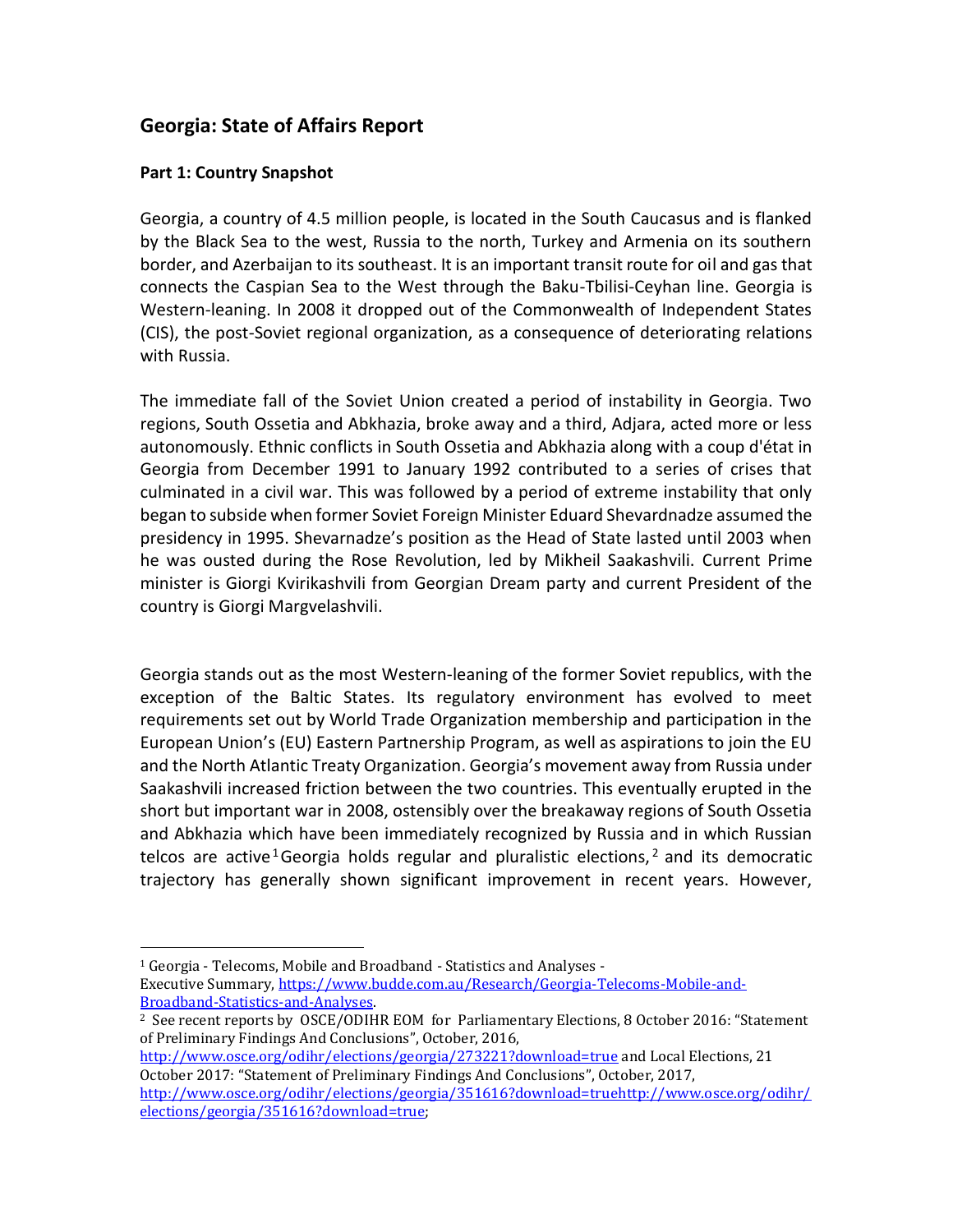oligarchic actors hold outsized influence over policy and political choices, and judicial independence continues to be stymied by executive and legislative interests. $3$ 

As of October 2017, Georgia's diverse media environment included 92 TV channels (including 12 nationwide general digital broadcasters), 51 radio stations, over 300 print publications and numerous online media. The role of online media is steadily growing, especially in urban centres, while TV remains as the most important source of information in the regions.

Despite overall pluralism and freedom of the media, broadcast media are perceived to be split along political lines. Ongoing ownership disputes over one of the most popular private pro-opposition TV station, Rustavi 2, and recent changes in the Georgian Public Broadcaster give room for concern.<sup>4</sup>

In fact, Georgia is considered as of the most polarised democracies in Europe. The EU, the Council of Europe and the OSCE/ODIHR have all identified polarisation as a challenge to Georgia's democratic consolidation.<sup>5</sup>

On November 14, 2017 Freedom House published its [annual report](https://freedomhouse.org/report/freedom-net/freedom-net-2017) on Internet freedom around the world, where [Georgia](https://freedomhouse.org/report/freedom-net/2017/georgia) obtained a score of 24 out of 100 and was assessed as "Free", thereby improving the country's score from "partly free" by 1 point compared to  $2016.<sup>6</sup>$ 

## **Part 2: Access to Internet & Internet Services**

Georgians are sophisticated Internet users, with the majority accessing the Internet on their mobile phones. Their demand for high-speed Internet has created a valuable market for service providers. They have made substantial investments in the development of information and communications technology (ICT). Ownership of significant portions of ICT infrastructure and service providers is hidden in opaque, offshore corporations.

Internet penetration in Georgia is growing rapidly, reaching 50 percent in 2016, up from 10 percent in 2008 and 31.5 percent in 2011. The number of mobile Internet users has increased significantly to reach 129 percent penetration at the end of 2016. According to a countrywide survey conducted by the Caucasus Research Resource Center (CRRC), 46 percent of the population accessed the internet on a daily basis in 2016, and the most active internet users were located in the capital. Only 2 percent of Georgians are

 $\overline{a}$ <sup>3</sup> Freedom in the World 2017, Freedom House

<sup>4</sup>OSCE/ODIHR EOM Report for Georgia's Local Elections, 21 October 2017, http://www.os. ce.org/odihr/elections/georgia/348216?download=true, (pp.1, 6.)

<sup>5</sup> DRI and GYLA: "Summary report: Extreme polarisation and its impact on democracy in Georgia", http://democracy-reporting.org/dri\_publications/summary-report-extreme-polarisation-and-itsimpact-on-democracy-in-georgia/

<sup>6</sup> Freedom House: Georgia's Score in Internet Freedom Ranking has Improved

https://idfi.ge/en/freedom\_house\_georgias\_score\_in\_internet\_freedom\_ranking\_has\_improved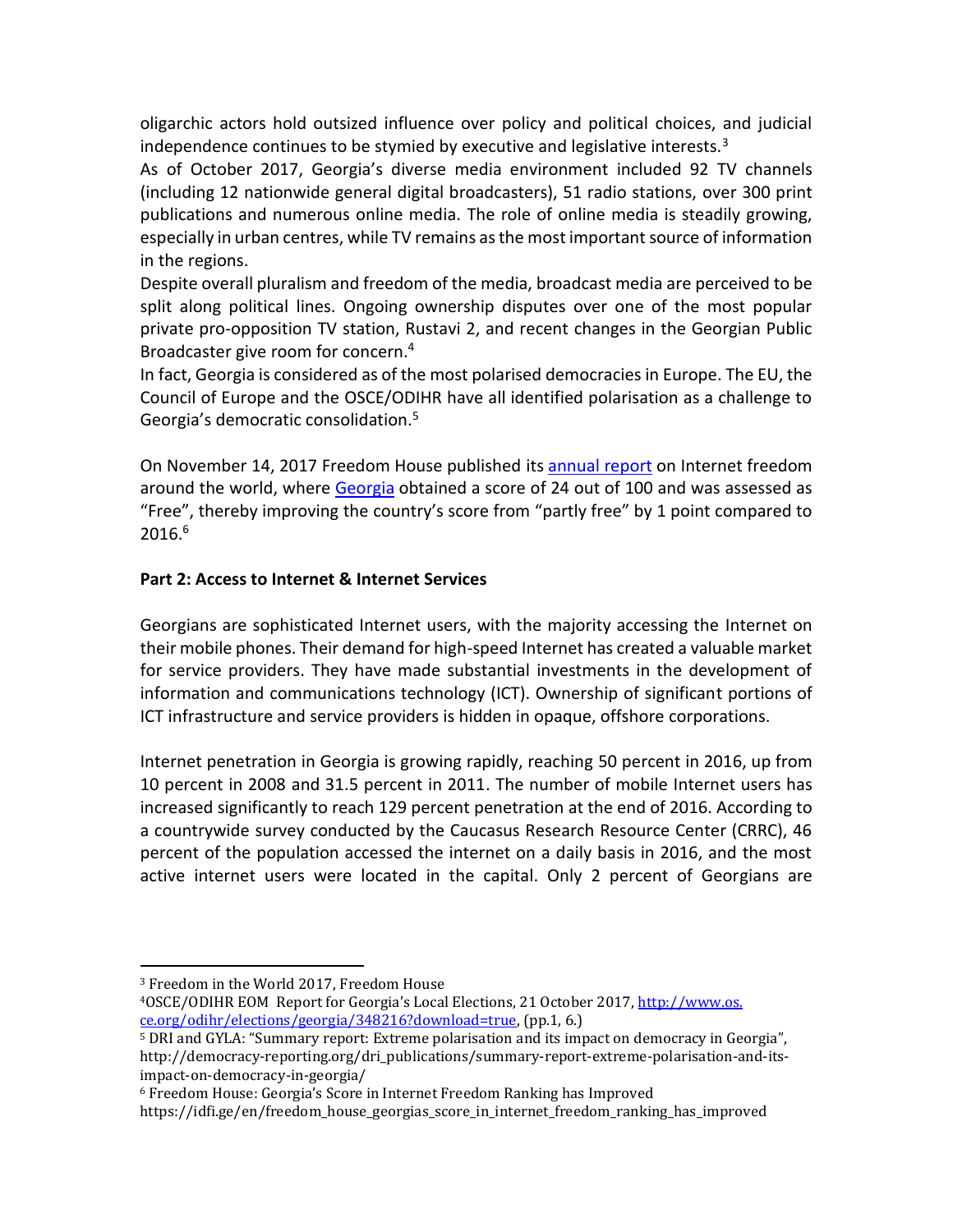unfamiliar with the internet altogether. There is a slight gender gap, as over 51 percent of men use the internet compared to 47 percent of women.<sup>7</sup>

Since 2003, telecommunications has become one of the fastest growing sectors in the Georgian economy. In order to meet growing demand for broadband services, the private sector has made substantial infrastructural investments, particularly in Tbilisi. The biggest ISPs have installed fiber-optic cables to connect their network operation centers to residential buildings and increase their pool of potential subscribers. The current number of fiber optic subscribers is 507,611.<sup>8</sup> Since 2015, 4G LTE internet access has been slowly made available for Georgian consumers.<sup>9</sup>

Decreasing tariffs have also played an important role in attracting new customers. The price for a 50Mbit fiber optic subscription is approximately 30 USD per month, while the cost for a 22mb/sec line amounts to 18 USD per month. Along with technical infrastructure and competitive pricing, ISPs have also started to offer attractive bundles with additional services such as VoIP (online telephony), and IPTV (online television services).

# **Part 3: ICT Actors & Infrastructure**

Georgia's telecommunications sector is hidden behind opaque ownership structures. According to an investigation by Transparency International-Georgia, several major Georgian telecommunication companies are controlled by offshore entities, effectively masking their ownership structures. Most of these companies declined to reveal this information. The owners also have business interests in important sectors of the Georgian economy, including restaurant chains, gas stations, and major TV stations (e.g., Rustavi).

Transparency International-Georgia has compiled an online database detailing this information where possible.

There are no separate Internet exchange points in Georgia. Interconnection between telecommunication companies is based on individual agreements. Peering was first regulated by GNCC Directive on Peering (#6, 10.06.2001), with the Law on Electronic Communications later replacing this directive. VoIP services are regulated as a regular telephone services by the Law on Electronic Communications.

*Fixed-Line Operators*

l

<sup>7</sup> Freedom of the Net 2017, Country Report Georgia:

https://freedomhouse.org/sites/default/files/FOTN%202017\_Georgia.pdf

<sup>8</sup> Georgian National Communication Commission – Analytics Portal

<sup>9</sup> Freedom of the Net 2017, Country Report Georgia:

https://freedomhouse.org/sites/default/files/FOTN%202017\_Georgia.pdf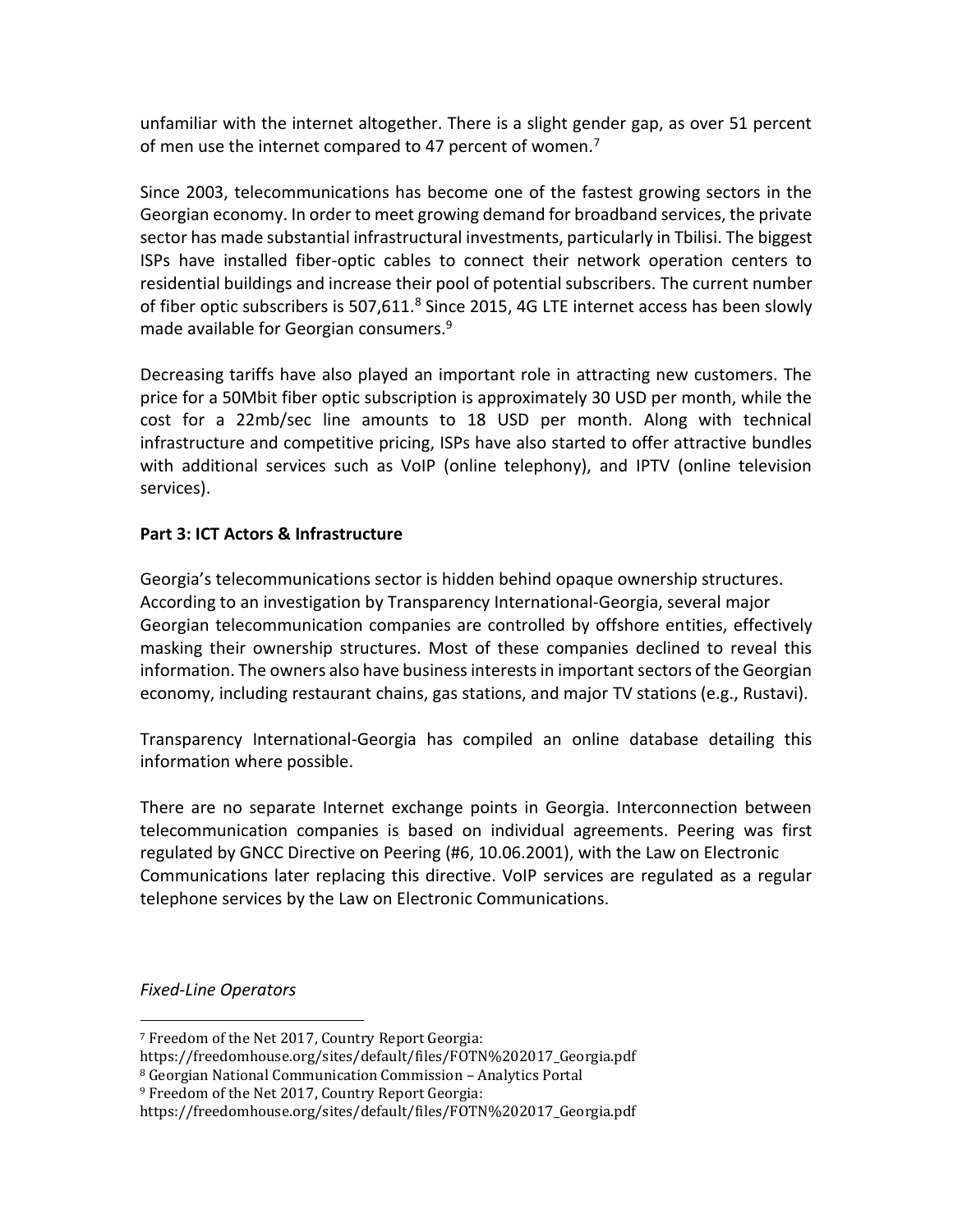Two operators dominate Georgia's fixed line market, Silknet and Magticom. Silknet is the most dominant actor in the Georgian telecommunication scene, especially after the acquisition of Geocell announced in January 2018. In 2010, United Telecom, a former government owned telephone operator, merged with Vanex Ltd. and Adjara Telecommunications to form Silknet, It claims half of the total subscriber base, with 277,576 subscribers as of November 2017, however it shows a slight tendency of losing its dominant position.<sup>10</sup> The company is owned by the three local investors George Ramishvili, Alex Topuria and David Borger. Silknet is Georgia's largest fixed network operator with a 41 percent share of the internet market and 48 percent of the fixed phone market.

Caucasus Online was the result of a merger between Sanet, Georgia Online, and Caucasus Telecom and was the second largest ISP, which in addition to being the second biggest IPTV service provider, controlled a considerable part of the Georgian Internet Service Providers market. In September 2016 Caucasus Online was merged with Magticom – one of the two current dominant ISPs by subscribers as of August 2017 $11$  As part of its efforts to support economic inclusion in the country by helping to make internet accessible to end users in rural areas, the EBRD allocated USD 100 million loan for [Magticom,](http://magticom.ge/index.php?section=8&lang=eng) to finance acquisition of fixed-line broadband internet network platform from [Caucasus Online.](http://www.co.ge/en/) Magticom bought assets including infrastructure, equipment and network necessary to provide internet, telephony and IPTV services to end customers, although the deal did not include 1,200 kilometer undersea fiber-optic cable that runs across the Black Sea which the company still posesses  $12$ As of November 2017, Magticom retains about 289,540 Internet subscribers. Prior to the merger with Caucasus Online, Magticom held a very small portion of the Internet market in Georgia.Georgia's ISP market is completely privatized, with about 166 registered smaller ISPs. Magticom and Silknet control more than 80 percent of the Georgian Internet market. The third largest Internet provider in Georgia is New Net, with just over 6 percent of the market.

# *Mobile Operators*

There are three major mobile service providers in Georgia – Geocell, Magticom, and Veon Georgia. Magticom was the first company licensed in 1995 to offer mobile services in Georgia. Geocell followed shortly after in 1997<sup>13</sup>. Magticom is owned by two companies registered in U.S. state Delaware; among its main beneficial owners are Giorgi Jokhtaberidze, son-in-law of Georgia's late former president Eduard Shevardnadze, and family of late tycoon Badri Patarkatsishvili.<sup>14</sup> In January 2018, local fixed operator Silknet announced successful agreement over acquisition of Geocell, the second-largest mobile

l

<sup>10</sup> Georgian National Communication Commission – Analytics Portal

<sup>11</sup> Ibid

<sup>12</sup> EBRD funds Magticom, (15 July, 2016), <http://civil.ge/eng/article.php?id=29305>

<sup>13</sup> www. geocell.ge

 $14$  ibid.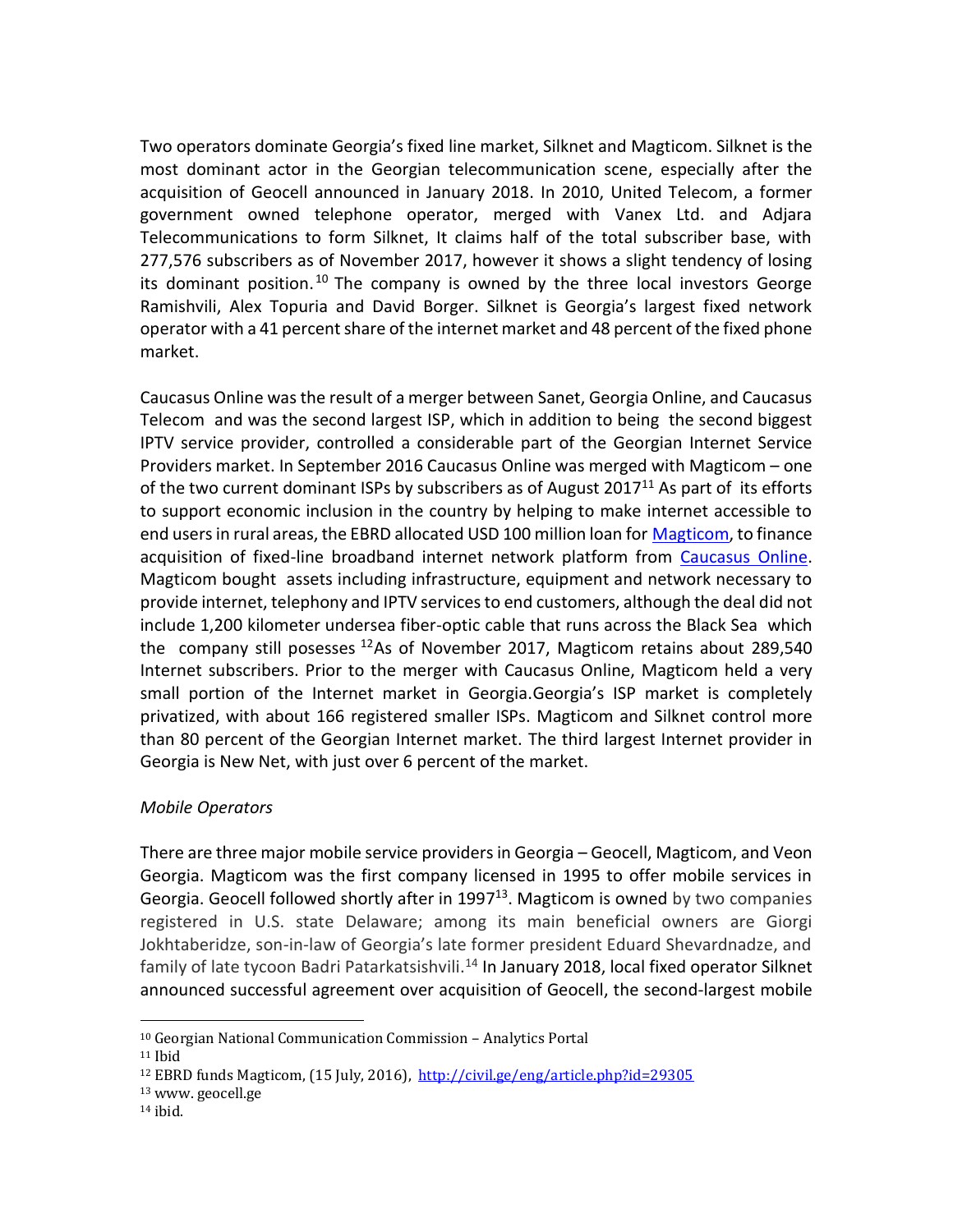operator, after striking a deal with Geocell's shareholders, Telia Company (STO:TELIA) and Turkcell (NYSE: TKC, IST: TCELL) for USD 153 million, thereby raising the question of possible monopolization of the market. When discussing possible threats of market concentration, co-founder of Silknet, Giorgi Ramishvili explained the potential effects of creating a major convergent telecom operator on the market as contribution to balancing forces of the actors through evening out the effects of Magticom's earlier acquisition of Caucasus Online and Delta. According to him, Silknet is further planning to invest USD 100 million to upgrade Geocell's technical capacities. In late January 2018, Silknet and Geocell have addressed the responsible local regulatory authority (GNCC) seeking pre-approval of merger. Subject to approval of the regulatory body, purchase deal is expected to be completed in the second quarter of 2018<sup>15</sup>Mobile subscriptions have reached more than 5 million or 129 percent penetration, which is close to the regional average of 135 percent. Since the introduction of 3G services, mobile broadband service has grown rapidly reaching to 2.1 million or nearly 50 percent of the population. The introduction of flexible data packets by cellular providers – such as 6 USD/m for 500MB, 10 USD/m for 1GB, 18 USD/m for 5GB – has contributed to overall growth.

#### **Part 4: Regulatory ICT Policy**

 $\overline{a}$ 

The Georgian National Communication Commission (GNCC) is the main electronic media and communications regulatory body. The GNCC mostly deals with mobile operators, as well as television and radio broadcasting licenses. There is no significant difference between GNCC procedures for handling traditional media and those pertinent to telecommunications and internet issues.

Criticism surrounds the commission's alleged lack of transparency and independence. However, civil society representatives have confirmed that the agency is gradually becoming more open to engagement with and monitoring by various civil society stakeholders.<sup>16</sup>

In February 2018 Transparency International made an official statement alleging that GNCC public tender (NAT170014992) aimed at purchasing the [Internet](https://tenders.procurement.gov.ge/public/?go=251364&lang=ge) quality [measurement system](https://tenders.procurement.gov.ge/public/?go=251364&lang=ge) with an estimate value of GEL 267 857 was rigged. Earlier in December, 2017, Commission announced its plans to purchase the Internet quality measurement system, including a license for stationary server supporting software, a software license for a portable device automatically measuring the quality of Internet, consulting services, processing of testing results, analysis and so on.

Following the study of the documents uploaded by the GNCC, including the draft of the procurement [contract,](https://tenders.procurement.gov.ge/public/library/files.php?mode=que&file=209607&code=1513603295) TI had the impression that the tender was tailor-made for one particular company - [Visualware, Inc](https://tenders.procurement.gov.ge/public/?go=251364&lang=ge) - registered in [the United States](https://www.bloomberg.com/profiles/companies/0003383D:US-visualware-inc) with a tender offer

<sup>&</sup>lt;sup>15</sup> GNCC News, February 06, 2018 16:09, [http://gncc.ge/ge/news/press-releases/komisiam-shps](http://gncc.ge/ge/news/press-releases/komisiam-shps-djeoselshi-100-iani-wilis-gasxvisebis-da-am-wilis-ss-silqnetis-mier-shedzenis-gamokvlevis-taobaze-sadjaro-administraciuli-warmoeba-daiwyo.page)[djeoselshi-100-iani-wilis-gasxvisebis-da-am-wilis-ss-silqnetis-mier-shedzenis-gamokvlevis-taobaze](http://gncc.ge/ge/news/press-releases/komisiam-shps-djeoselshi-100-iani-wilis-gasxvisebis-da-am-wilis-ss-silqnetis-mier-shedzenis-gamokvlevis-taobaze-sadjaro-administraciuli-warmoeba-daiwyo.page)sadiaro-administraciuli-warmoeba-daiwyo.page; see also: Silknet will get 120 million loan to buy Geocell, 29.01.2018, http://netgazeti.ge/news/248371/

<sup>16</sup> Freedom House: Freedom of the Net 2016 – Country Report Georgia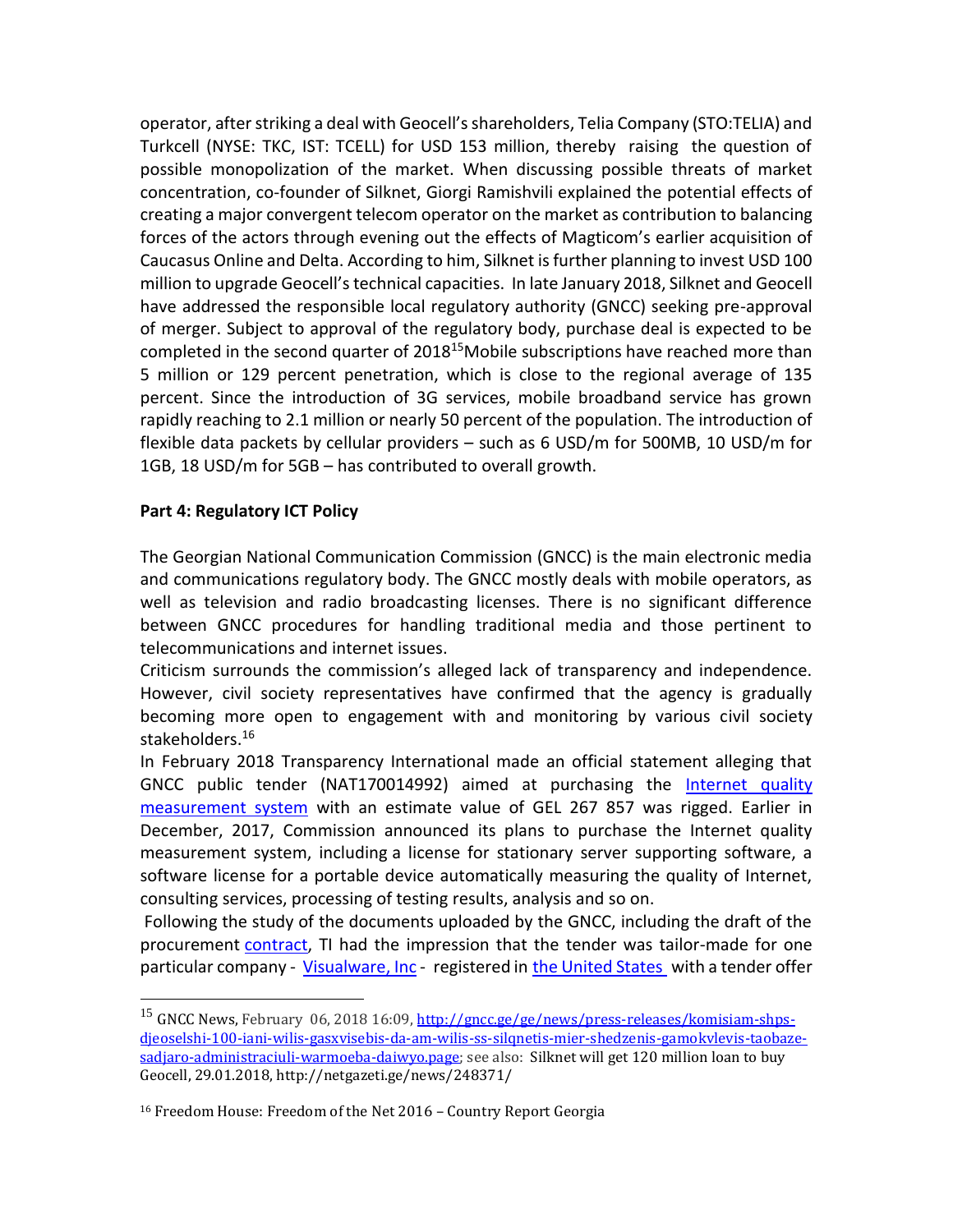of up to GEL 265 179. The latter company was the sole bidder; moreover, identification information pertinent to Visualware was accidentally published together with the procurement contract draft. Leaning to NGO pressure, GNCC promptly discontinued the tender on technical grounds. <sup>17</sup>

## **Part 5: Information Security, Data Protection and Privacy**

Cyberattacks against opposition websites have not been a significant issue in Georgia, with the latest major attacks occurring in 2008 and 2009 in relation to political tensions with Russia. In June, 2012 Law on Information Security was adopted taking effect from July,2012. Within the same year, the Data Exchange Agency started monitoring Georgian websites for the presence of malicious code, hacking, or other suspicious activities, publishing the results regularly on their website, and on their Facebook page. The Agency's "Safe Internet - Check My IP" service examines the security of the IP address on users' computers, informing them of the nature of any viruses detected.<sup>18</sup>

According to Freedom House's Internet Freedom Index, Georgia is considered a free country since 2012, where online censorship is rare and online content is not subject to systemic manipulations. Despite this, temporary blocking of YouTube, WordPress and Vimeo demonstrates how fragile such achievements can be.<sup>19</sup> With these cases, the lack of accountability mechanism of law enforcement agencies in such circumstances was revealed. The media and civil society have not received answers about the means and grounds for restricting access to international platforms to this day. Apart from this, it was evident that the GNCC, which presumably is the main regulating body of communications in Georgia, was not informed of such decisions in advance. Such circumstances once again show the fragility of legal guarantees for freedom of Internet in Georgia. <sup>20</sup>

On September 14, 2017, in a precedential judgment, Supreme Court of Georgia declared official email correspondence as public information subject to disclosure. In this move, the Court fully upheld IDFI's appeal requesting disclosure of official email correspondence on urgent procurements conducted by the head or by a relevant public official of the Ministry of Justice via official email account.<sup>21</sup> The judgment is in line with recent case-

 $\overline{a}$ 

<sup>17</sup> Rigged Public Tender of GNCC Worth of GEL 267 857, 01, February,2018, <http://www.transparency.ge/en/blog/rigged-public-tender-gncc-worth-gel-267-857> see also <http://netgazeti.ge/news/249981/>

<sup>18</sup> Freedom House: Freedom of the Net 2016 – Country Report Georgia

<sup>19</sup> Freedom House: Freedom of the Net 2016 – Country Report Georgia

<sup>20</sup> "Regulating Inadmissible Internet Content – Georgia in Need of Legal Changes, Institute for Development of Freedom of Information, 2017

<sup>21</sup> News : Practice - IDFI Case Law, 7 December 2017, https://idfi.ge/en/supreme-court-declaresofficial-email-correspondence-as-public-information-legislative-assessment-by-idfi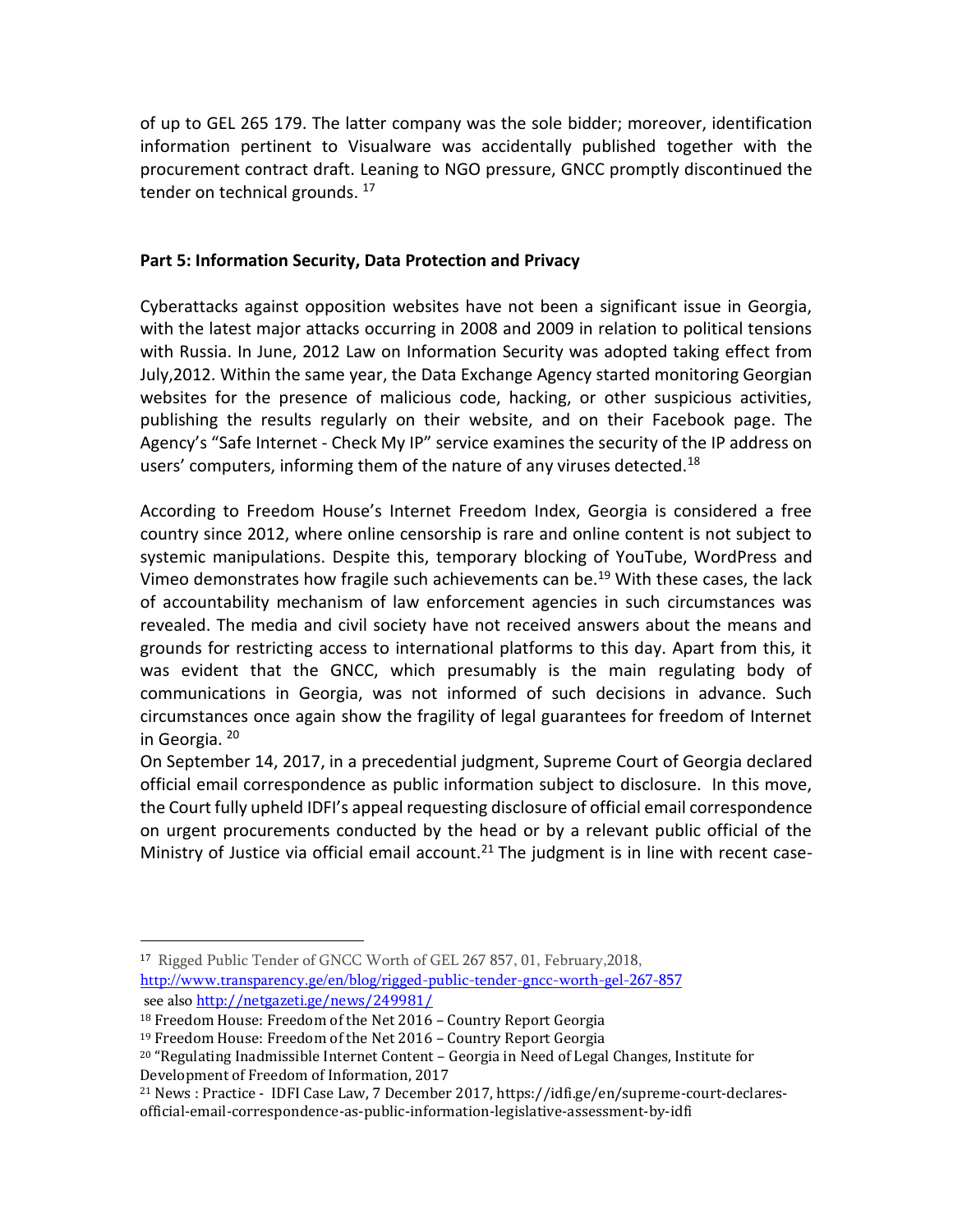law of the European Court of Human Rights ("Magyar Helsinki v.Hungary) which seeks to strike the balance between freedom of information and protection of personal data.<sup>22</sup> The issue of secret state surveillance has been pressing in the country over the past six years. It was revealed in 2012 that the hundreds of recordings were collected illegally by various law enforcement agencies mainly in 2003-2012. According to media reports, a total of 29,000 video and audio recordings were made. The leak resulted in a large scale public outcry. Regulation of illegal surveillance became one of the main promises of the new government of coalition Georgian Dream. Following the April 2016 decision of the Constitutional Court declaring direct access of the State Security Service to mobile operators unconstitutional, the Court set March 2017 as the deadline for Parliament to harmonize legislation with the latter decision. Despite the fact that after surpassing the presidential veto, the package of legislative amendments on regulating illegal surveillance was finally adopted by April 2017, problematic issues remained to be adressed. In particular, State Security Service still retained one 'key' - direct access to communication data, by creating a new LEPL – Operative-Technical Agency within its structure, yet giving the other 'key' to the Personal Data Protection Inspector (but only in relation to secret telephone wiretapping). As a response, in April 2017 NGOs continued a campaign titled This Affects You – They Are Still Listening to protest the mentioned power of the law enforcement agencies. Campaign filed constitutional complaints of initially 283 citizens subsequently totaling 326 constitutional lawsuits versus the Parliament of Georgia, requesting the Constitutional Court to declare the legislative amendments unconstitutional as it contradicts the decision that the Court itself made on 14 April 2016. It has to be mentioned, that Administration of the President of Georgia, for the first time, presented an amicus curiae coinciding with the petitioners' position.

With the decision of 29 December 2017, the Constitutional Court did not uphold the petitioners' claim, and proceeded with accepting the lawsuits for definitive hearing, stating that the regulations they have challenged create a qualitatively different reality and have to be considered separately from the previous decision of the Court. 3 Judges presented joined dissenting opinions upholding petitioners' claims. Final position off Constitutional Court is yet to be seen.

#### **Part 6: Legal Overview**

l

The primary document regulating the telecommunications sector is the Law on Electronic Communications (2005) The text has undergone several waves of amendments with most recent changes being introduced in December 2017 and some provisions taking effect as of 1 March, 2018. The law which has become subject of heated debate

**<sup>22</sup>** ECtHR's Precedental Ruling: Freedom of Information v. Protection of Personal Data, 11 November, 2016,

[https://idfi.ge/ge/european\\_court\\_of\\_human\\_rights\\_decision\\_on\\_magyar\\_helsinki\\_v\\_hungary](https://idfi.ge/ge/european_court_of_human_rights_decision_on_magyar_helsinki_v_hungary)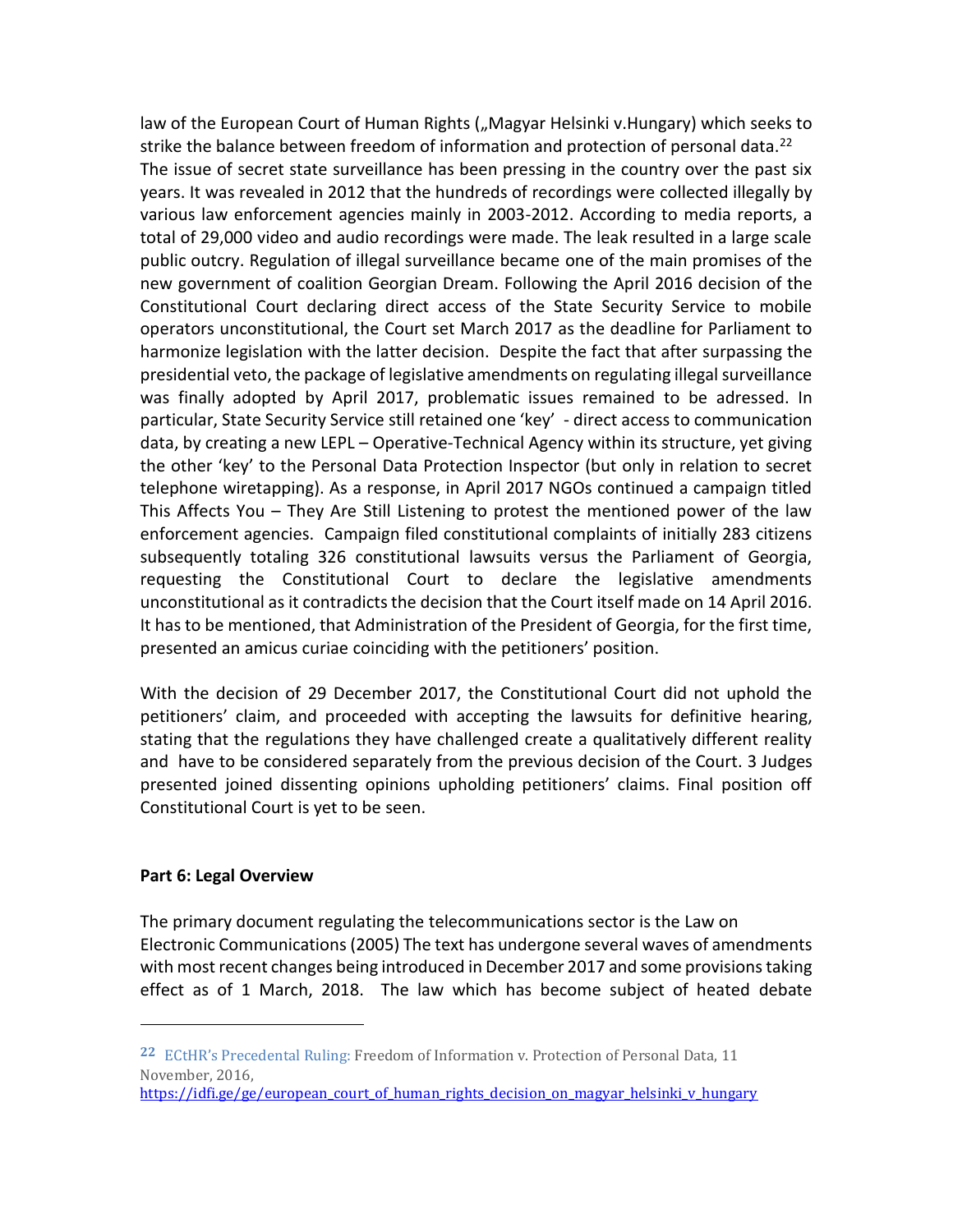establishes the principles for development of a competitive environment in the communications sector. It specifies the rights and obligations of persons owning, using, or providing services by means of electronic communications networks and facilities; and defines the scope of competence of the national regulatory authority in the sector—the Georgian National Communications Commission.

The main policy-maker in the ICT sector is the Ministry for Economy and Sustainable Development, which is responsible for formulating the national frequency plan and establishing spectrum policy. There is a sufficient separation of functions between the policy-maker and the GNCC, the independent regulator, to provide for free and fair competition. The GNCC is responsible for monitoring operators' compliance with existing legislation, as well as frequency allocation and assignment, licensing, and dispute resolution between operators when a settlement cannot be reached on such issues as interconnection fees and tariffs. It is also authorized to deal with consumer complaints.

There are two main enforcement mechanisms at GNCC's disposal: the revocation of operating licenses and the imposition of fines for non-compliance, of up to 3 percent of an operator's revenue for the third infraction. Fines and licenses do not need to be sanctioned by a judge, but appeals can be made to a court during which time the penalty remains in effect.

The Law on Electronic Communications must be read in conjunction with a variety of legislation with cross sector implications. Other statutes providing for the Commission's regulatory authority are the Georgian Law on Broadcasting and the Law on Independent Regulating Authorities.

A range of legal provisions also pertains to online content, and the protection of user privacy and data integrity. According to Article 20 of Georgia's Constitution, "[e]veryone's private life, place of personal activity, personal records, correspondence, communication by telephone or other technical means, as well as messages received through technical means shall be inviolable." Furthermore, Article 24 of Georgia's Constitution protects every citizen's right to receive and disseminate information in writing or any other form. Media restrictions and censorship are prohibited. Article 8 of the Law on Electronic Communications protects the transmission of personal data.

The rights provided for in Article 20 and 24 of the Constitution and Article 8 of the Law on Electronic Communications may be restricted by law only to the extent needed to ensure the state's security and territorial integrity, prevent crimes, protect the rights and dignity of individuals, prevent the dissemination of information that has been considered confidential, or ensure the independence and impartiality of justice.

Being a member of the UN and Council of Europe, Georgia is also party to major international human rights instruments, such as the ICCPR and European Convention on Human Rights (1950) which by force of constitutional provisions take precedence over domestic laws to guarantee respect for privacy and freedom of expression. E.g. articles 8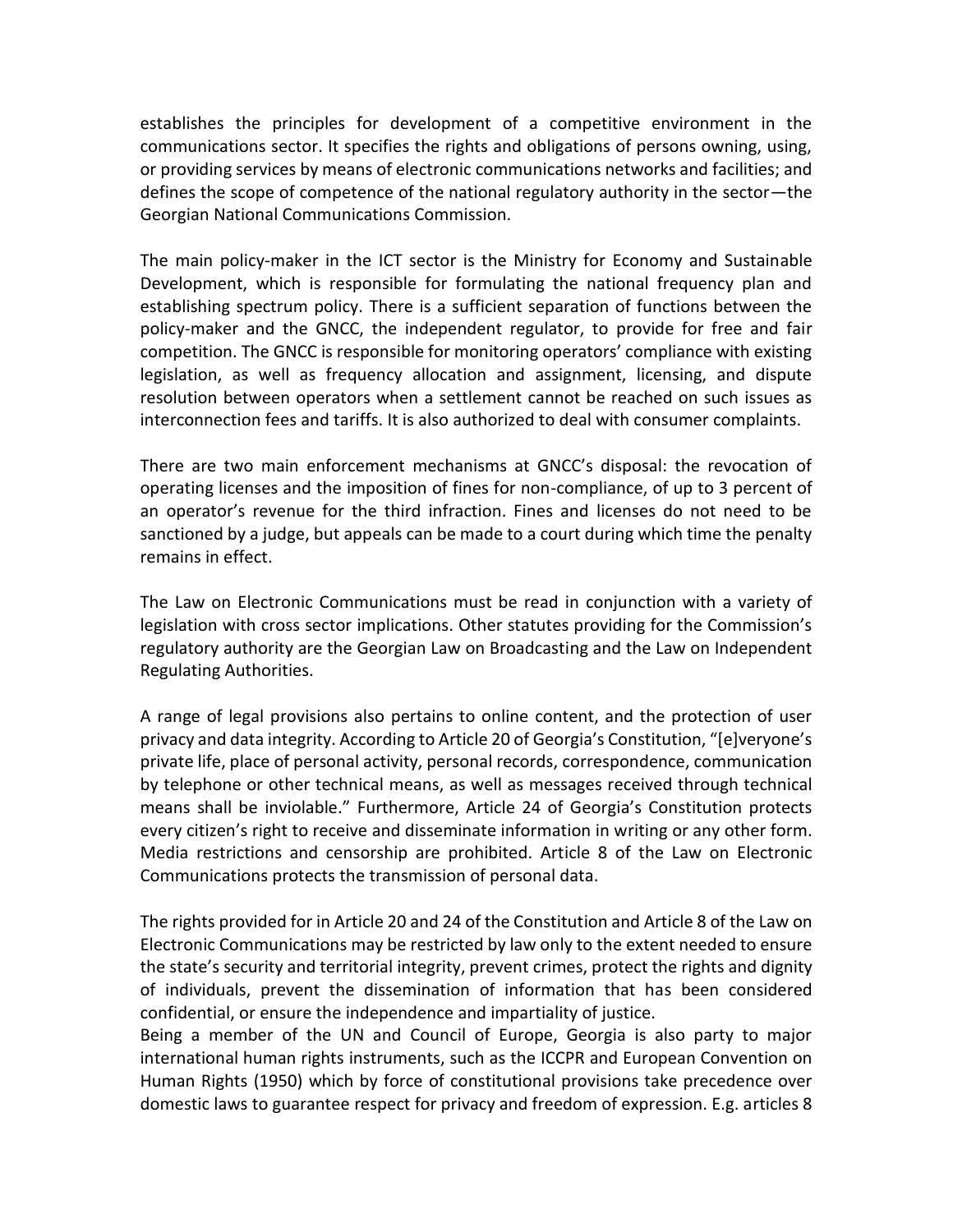and 10 of the Convention pertain to state positive and negative obligations vis-à-vis persons under its jurisdiction to ensure respect to private and family life and freedom of expression; articles 18 and 19 of ICCPR provide similar guarantees.

Intellectual rights in Georgia are partially secured. The Law on Intellectual Rights is more effective for cultural content, such as music, television programs, and publishing. It is ineffectual in virtual cases like software piracy, pirated movies, mp3, and software repositories. On the other hand, collective rights organizations use this law to pressure small cafés and restaurants into paying fees for playing popular music or music channels that feature popular singers.

Georgia does not have a separate legislation on blocking, filtering or take-down of Internet content. Instead, other legislative acts are used: criminal Code of Georgia, Law on Electronic Communications, Law on Personal Data Protection and Law on Copyright and Related Rights.

Furthermore, the GNCC adopted the Regulation on the Rules of Provision of Services and Protection of Consumer Rights in the Area of Electronic Communication, which defines the concept of "inadmissible content". Importantly, the Regulation covers protection of consumers' rights specifically and cannot be invoked in cases of crimes falling under the Criminal Code of Georgia. <sup>23</sup>

# **Part 7: Information Campaigns and Internet Activism**

 $\overline{a}$ 

Georgians actively use online spaces to discuss and debate political issues. In many respects, the online world has become the new 'town hall.' Contacts in Georgia note that politicians often articulate their platforms and post news on Facebook even before they offer up press releases. This has several benefits for politicians. News is spread far and wide by networks of supporters. They receive reliable feedback quickly and cheaply, and do not have to worry about partisan journalists misinterpreting their message.

In election period, both the government and the opposition use social networks and online media to disseminate their messages. The Free Democrats, a small party, have officially called Facebook their campaign tool to mobilize supporters and publicize their platform. Throughout the campaign, traditional media frequently cited the official Facebook pages belonging to political figures, thereby expanding social media's influence to a broader population.

This has continued past the election. Director of the Research Institute of Voting and Political Technologies, Kakha Kakhishvili, regularly uses Facebook to update his 5,000 'friends' and 2,500 followers on events that concern Georgian democracy. Political

 $23$  "Regulating Inadmissible Internet Content – Georgia in Need of Legal Changes, Institute for Development of Freedom of Information, 2017